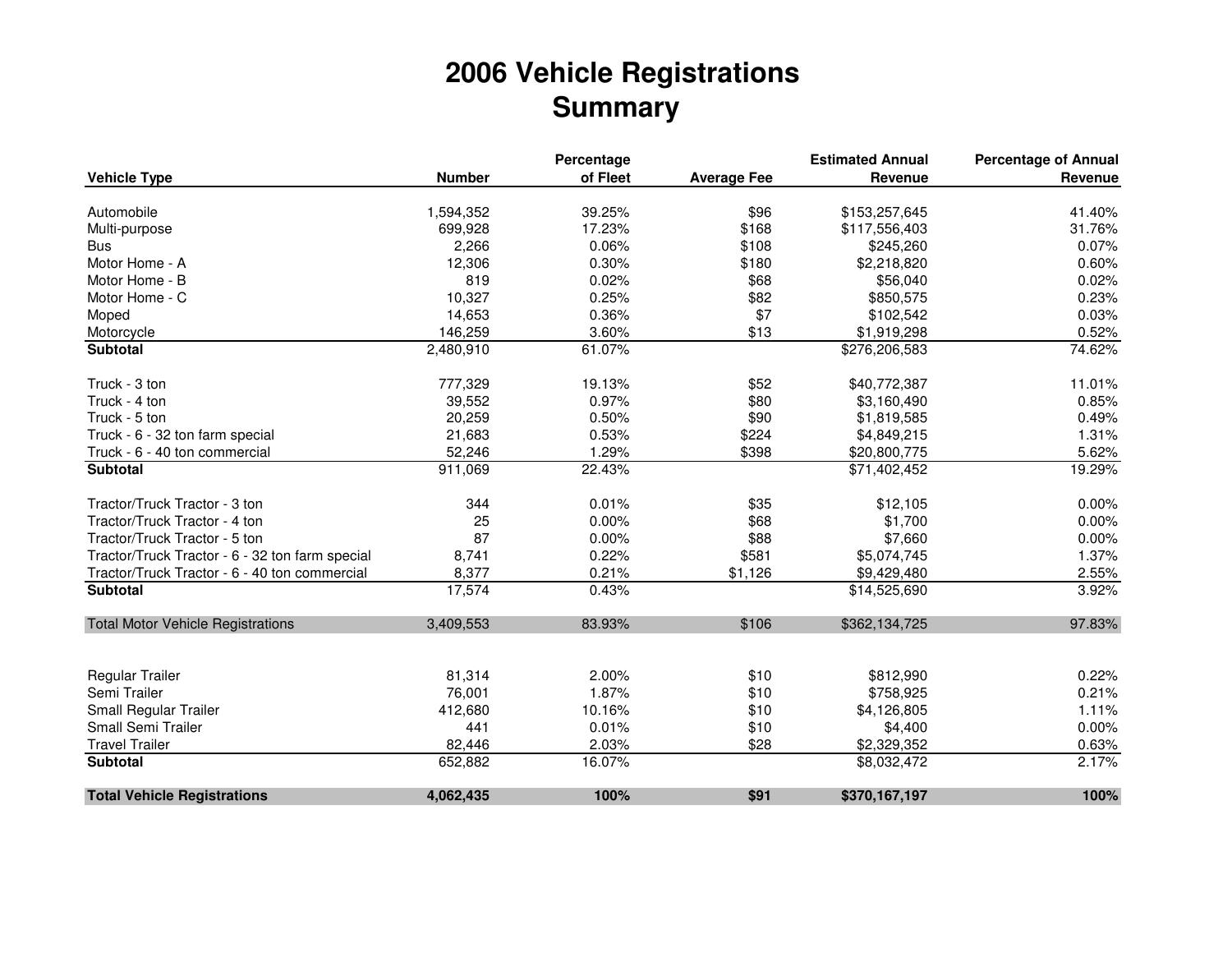## **2006 Vehicle Registrations By County**

|                   |            |                |       | Motor            | Motor           | Motor           |            |               |                 |              | Small Regular | Small Semi      |                                |      |       |                    |
|-------------------|------------|----------------|-------|------------------|-----------------|-----------------|------------|---------------|-----------------|--------------|---------------|-----------------|--------------------------------|------|-------|--------------------|
| County            | Automobile | <b>Bus</b>     | Moped | Home - A         | Home - B        | Home - C        | Motorcycle | Multi-purpose | Regular Trailer | Semi Trailer | Trailer       | Trailer         | Truck Tractor   Travel Trailer |      | Truck | <b>Grand Total</b> |
| Adair             | 4363       | 5 <sub>l</sub> | 36    | 39               | 3               | 32              | 339        | 1704          | 426             | 630          | 1152          | 4               | 137                            | 315  | 4158  | 13343              |
| Adams             | 2340       | $\overline{4}$ | 42    | 24               | $\overline{4}$  | 28              | 284        | 949           | 324             | 300          | 667           | $\overline{2}$  | 80                             | 197  | 2427  | 7672               |
| Allamakee         | 7854       | 9 <sup>1</sup> | 89    | 59               | $\overline{4}$  | 58              | 779        | 3643          | 498             | 649          | 2929          | 3               | 61                             | 449  | 6213  | 23297              |
| Appanoose         | 7403       | 16             | 43    | 83               | $\overline{2}$  | 56              | 642        | 2834          | 658             | 363          | 2290          | 5               | 77                             | 503  | 591   | 20886              |
| Audubon           | 3550       | 10             | 21    | 24               | $\overline{2}$  | 20              | 299        | 1373          | 294             | 548          | 1008          | $\overline{c}$  | 148                            | 255  | 3028  | 10582              |
| Benton            | 14955      | 18             | 120   | $\overline{148}$ | 11              | 116             | 1522       | 5972          | 951             | 995          | 5188          | $\overline{2}$  | 238                            | 1025 | 10417 | 41678              |
| <b>Black Hawk</b> | 66233      | 76             | 479   | 465              | 30              | 401             | 5257       | 27433         | 2267            | 1318         | 16545         | $\overline{7}$  | 331                            | 2849 | 28866 | 152557             |
| Boone             | 14531      | 25             | 157   | 158              | 10              | 134             | 1425       | 6163          | 1012            | 526          | 5006          | 6               | 167                            | 965  | 9447  | 39732              |
| <b>Bremer</b>     | 12526      | $\overline{2}$ | 223   | 102              | 11              | 82              | 1307       | 5624          | 718             | 674          | 5005          |                 | 153                            | 962  | 8234  | 35624              |
| Buchanan          | 11117      | 12             | 110   | 103              | 9               | 89              | 1022       | 4239          | 706             | 761          | 4095          | $\overline{c}$  | 202                            | 856  | 7678  | 31001              |
| Buena Vista       | 9844       | 19             | 102   | 48               | 5 <sup>1</sup>  | 52              | 823        | 4837          | 565             | 746          | 3102          | $\overline{1}$  | 157                            | 531  | 6532  | 27364              |
| <b>Butler</b>     | 8513       | 4 <sup>1</sup> | 120   | 63               | 11              | $\overline{78}$ | 1003       | 3735          | 611             | 576          | 3741          | $\mathbf{1}$    | 192                            | 748  | 6542  | 25938              |
| Calhoun           | 6208       | 3              | 107   | 53               | 3               | 49              | 680        | 2223          | 353             | 696          | 2064          | $\overline{c}$  | 257                            | 402  | 4443  | 17543              |
| Carroll           | 11017      | 17             | 197   | 69               | 2 <sup>1</sup>  | 52              | 837        | 5191          | 620             | 1533         | 2738          | $\overline{c}$  | 311                            | 689  | 7955  | 31230              |
| Cass              | 7854       | 14             | 104   | 58               | 3               | 38              | 823        | 3314          | 540             | 837          | 2063          | 8               | 159                            | 560  | 6272  | 22647              |
| Cedar             | 10364      | 29             | 110   | 100              | $\overline{4}$  | 89              | 1109       | 4187          | 720             | 948          | 3638          | $\overline{2}$  | 175                            | 675  | 7717  | 29867              |
| Cerro Gordo       | 24706      | 31             | 330   | 216              | 10              | 178             | 2454       | 11159         | 1214            | 951          | 6951          | 3               | 280                            | 1409 | 12433 | 62325              |
| Cherokee          | 7201       | $\vert$        | 161   | 66               | 6               | 47              | 803        | 2909          | 603             | 717          | 2265          | 5               | 157                            | 470  | 5201  | 20615              |
| Chickasaw         | 7700       | 8 <sup>1</sup> | 91    | 55               | $\overline{4}$  | 60              | 768        | 3032          | 581             | 1154         | 2953          |                 | 170                            | 549  | 5496  | 22622              |
| Clarke            | 5145       | 3 <sup>1</sup> | 17    | 30               | 4               | 38              | 402        | 1958          | 368             | 480          | 1320          | 5               | 56                             | 347  | 4010  | 14183              |
| Clay              | 9395       | 6 <sup>1</sup> | 99    | 92               | 10              | 79              | 1057       | 4594          | 563             | 796          | 3636          | 5               | 238                            | 632  | 6421  | 27623              |
| Clayton           | 10160      | 18             | 125   | 68               | 9               | 47              | 1151       | 4133          | 660             | 1050         | 3875          | $\overline{7}$  | 133                            | 611  | 8090  | 30137              |
| Clinton           | 26854      | 32             | 215   | 249              | 20              | 189             | 2696       | 10804         | 1141            | 1311         | 8081          | 8               | 231                            | 1411 | 15460 | 68702              |
| Crawford          | 8858       | 18             | 138   | 54               |                 | 59              | 818        | 4002          | 584             | 857          | 2320          | 9               | 172                            | 623  | 7061  | 25574              |
| Dallas            | 27055      | 35             | 185   | 237              | 18              | 197             | 2338       | 14978         | 1341            | 706          | 6564          | 12              | 212                            | 1236 | 13291 | 68405              |
| Davis             | 3991       | 9              | 29    | 42               | $\overline{2}$  | 34              | 374        | 1700          | 453             | 454          | 1436          | 3               | 47                             | 338  | 4057  | 12969              |
| Decatur           | 4078       | 13             | 25    | 29               | 5 <sup>1</sup>  | 25              | 377        | 1627          | 267             | 550          | 1197          | $\overline{7}$  | 56                             | 278  | 3690  | 12224              |
| Delaware          | 10316      | $\overline{2}$ | 117   | 93               | 3               | 57              | 1009       | 3961          | 709             | 802          | 3140          | 6               | 104                            | 618  | 7425  | 28362              |
| Des Moines        | 21858      | 45             | 135   | 172              | 11              | 153             | 2421       | 9326          | 897             | 990          | 7080          | 3               | 168                            | 832  | 12988 | 57079              |
| Dickinson         | 9414       | 13             | 171   | 121              | 9               | 72              | 1079       | 5446          | 823             | 433          | 5452          | $\sqrt{5}$      | 150                            | 584  | 6136  | 29908              |
| Dubuque           | 47888      | 35             | 267   | 302              | 19              | 234             | 3893       | 20824         | 2578            | 1080         | 9791          | 39              | 196                            | 2087 | 21920 | 111153             |
| Emmet             | 5639       | 15             | 116   | 49               | $\overline{2}$  | 42              | 748        | 2619          | 452             | 550          | 2262          | 8               | 143                            | 409  | 4165  | 17219              |
| Fayette           | 11421      | 16             | 126   | 97               | 8               | 103             | 1083       | 4779          | 661             | 978          | 3629          | $\overline{1}$  | 187                            | 820  | 7994  | 31903              |
| Floyd             | 9333       | 14             | 116   | 90               | 6               | 84              | 1094       | 3880          | 890             | 374          | 3338          | $\mathbf{1}$    | 182                            | 735  | 6066  | 26203              |
| Franklin          | 5726       | 3 <sup>1</sup> | 83    | 46               | 3 <sup>1</sup>  | 51              | 609        | 2607          | 535             | 467          | 1959          | $\mathbf{1}$    | 179                            | 461  | 4584  | 17314              |
| Fremont           | 4479       | 5 <sup>1</sup> | 23    | 37               |                 | 28              | 441        | 1757          | 489             | 325          | 1501          |                 | 146                            | 253  | 4050  | 13534              |
| Greene            | 5708       | 16             | 116   | 65               | 5 <sup>1</sup>  | 47              | 581        | 2226          | 419             | 644          | 1776          | 5               | 240                            | 403  | 4343  | 16594              |
| Grundy            | 6923       | 34             | 142   | 47               | 6 <sup>1</sup>  | 56              | 697        | 3070          | 610             | 628          | 2523          | $\mathbf{1}$    | 261                            | 519  | 5222  | 20739              |
| Guthrie           | 6420       | 12             | 50    | 100              | 3               | 64              | 684        | 2906          | 595             | 560          | 2565          | $\overline{c}$  | 135                            | 583  | 5215  | 19894              |
| Hamilton          | 8820       | 9              | 89    | 90               | 3 <sup>1</sup>  | 80              | 835        | 3854          | 572             | 825          | 3134          | $\mathbf{1}$    | 238                            | 669  | 6183  | 25402              |
| Hancock           | 6944       | 8 <sup>1</sup> | 187   | 84               | 1               | 50              | 924        | 2841          | 448             | 618          | 2529          |                 | 193                            | 495  | 4794  | 20116              |
| Hardin            | 9732       | 18             | 177   | 85               | 6               | 86              | 1018       | 4318          | 567             | 938          | 3262          | 13              | 258                            | 714  | 7267  | 28459              |
| Harrison          | 9198       | 8              | 86    | 94               | $5\overline{)}$ | 77              | 920        | 3539          | 539             | 601          | 3023          |                 | 106                            | 689  | 7324  | 26209              |
| Henry             | 10090      | 22             | 119   | 83               | $\overline{2}$  | 82              | 1111       | 4404          | 565             | 630          | 3027          |                 | 79                             | 565  | 7518  | 28297              |
| Howard            | 5742       | $\mathbf{1}$   | 76    | 54               | $\overline{2}$  | 43              | 604        | 2501          | 469             | 534          | 1861          | $\overline{c}$  | 123                            | 433  | 4183  | 16628              |
| Humboldt          | 5544       | $\vert$        | 114   | 40               | 3               | 61              | 878        | 2450          | 403             | 549          | 2205          | $\overline{2}$  | 154                            | 353  | 4121  | 16881              |
| Ida               | 4242       | $\overline{2}$ | 84    | 20               | $\overline{2}$  | 26              | 442        | 1779          | 320             | 619          | 1442          |                 | 150                            | 299  | 3432  | 12859              |
| lowa              | 9278       | 55             | 140   | 97               | 5               | 78              | 845        | 3787          | 611             | 751          | 2908          | $5\overline{)}$ | 145                            | 584  | 7351  | 26640              |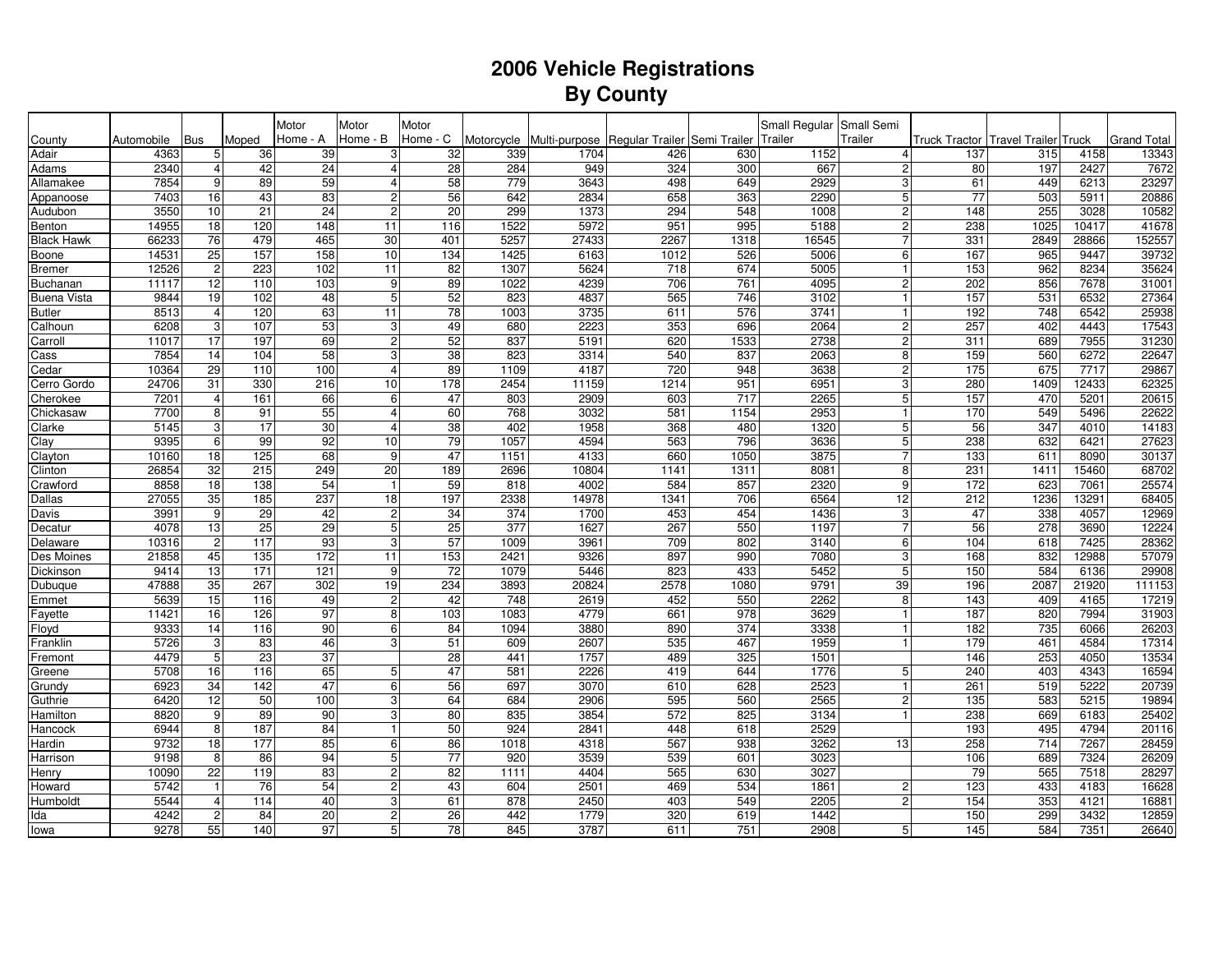## **2006 Vehicle Registrations By County**

|                    |                  |                     |                | Motor                 | Motor                 | Motor    |                        |               |                 |                         | Small Regular | Small Semi     |                      |                       |                   |                    |
|--------------------|------------------|---------------------|----------------|-----------------------|-----------------------|----------|------------------------|---------------|-----------------|-------------------------|---------------|----------------|----------------------|-----------------------|-------------------|--------------------|
| County             | Automobile       | <b>Bus</b>          | Moped          | Home - A              | Home - B              | Home - C | Motorcycle             | Multi-purpose | Regular Trailer | Semi Trailer            | Trailer       | Trailer        | <b>Truck Tractor</b> | <b>Travel Trailer</b> | Truck             | <b>Grand Total</b> |
| Jackson            | 11512            | 5 <sub>l</sub>      | 77             | 92                    | 5                     | 68       | 1169                   | 4427          | 761             | 978                     | 3796          | 5              | 95                   | 706                   | 8237              | 31933              |
| Jasper             | 19619            | 14                  | 223            | 183                   | 8                     | 156      | 2306                   | 8453          | 1016            | 1356                    | 5711          | 9              | 258                  | 1470                  | 12546             | 53328              |
| Jefferson          | 8761             | 12                  | 111            | 79                    | 12                    | 58       | 792                    | 3737          | 399             | 425                     | 2236          | 5              | 62                   | 444                   | 5116              | 22249              |
| Johnson            | 57779            | 94                  | 462            | 284                   | 25                    | 241      | 4373                   | 23677         | 1720            | 1239                    | 9158          | 8              | 206                  | 1395                  | 1990 <sup>-</sup> | 120562             |
| Jones              | 10937            | 11                  | 138            | 89                    | $\overline{7}$        | 98       | 1074                   | 4408          | 704             | 711                     | 3643          | $\overline{c}$ | 76                   | 677                   | 7586              | 30161              |
| Keokuk             | 6053             | 8                   | 58             | 57                    | 3                     | 44       | 637                    | 2384          | 339             | $\frac{1}{725}$         | 1826          | 8              | 181                  | 543                   | 5295              | 18161              |
| Kossuth            | 9286             | 26                  | 178            | 83                    | $\overline{4}$        | 61       | 1131                   | 4092          | 655             | 1038                    | 3572          | 3              | 399                  | 684                   | 7100              | 28312              |
| Lee                | 19711            | $\overline{24}$     | $\frac{1}{22}$ | 181                   | 10                    | 110      | 2002                   | 7749          | 1050            | 860                     | 5676          | 3              | 107                  | 813                   | 13452             | 51870              |
| Linn               | 111352           | 116                 | 542            | 780                   | 48                    | 609      | 8390                   | 47891         | 3729            | 1881                    | 21629         | 12             | 455                  | 3920                  | 45464             | 246818             |
| Louisa             | 6121             | 10                  | 50             | 51                    |                       | 52       | 654                    | 2813          | 376             | 422                     | 2793          | $\mathbf 2$    | 128                  | 396                   | 5214              | 19083              |
| Lucas              | 4896             | 5                   | 68             | 40                    | $\overline{4}$        | 63       | 586                    | 1955          | 390             | 393                     | 1696          | $\mathbf 2$    | 49                   | 466                   | 4283              | 14896              |
| _yon               | 6769             | 9                   | 202            | 33                    | $\overline{4}$        | 36       | 832                    | 2981          | 409             | 800                     | 1992          | 3              | 102                  | 603                   | 4884              | 19659              |
| Madison            | 7704             | 12                  | 49             | 75                    | 5                     | 59       | 800                    | 3709          | 961             | 509                     | 2699          | 8              | 91                   | 626                   | 7030              | 24337              |
| Mahaska            | 11506            | 32                  | 152            | 122                   | 6                     | 95       | 1184                   | 5158          | 735             | 951                     | 3663          | $\overline{2}$ | 183                  | 972                   | 8706              | 33467              |
| Marion             | 17024            | 35                  | 229            | 148                   | $\overline{7}$        | 136      | 1673                   | 7803          | 1278            | 936                     | 4957          | $\overline{5}$ | 174                  | 1260                  | 11432             | 47097              |
| Marshal            | 20838            | 36                  | 141            | 178                   | 11                    | 152      | 1775                   | 9376          | 1037            | 785                     | 5490          |                | 288                  | 1100                  | 12245             | 53453              |
| Mills              | 8058             | 11                  | 44             | 54                    | 7                     | 72       | 908                    | 3722          | 458             | 437                     | 2407          | $\overline{7}$ | 99                   | 538                   | 6101              | 22917              |
| Mitchell           | 6309             | 14                  | 107            | 77                    |                       | 56       | 704                    | 2504          | 543             | 423                     | 2174          | $\overline{4}$ | 115                  | 504                   | 4628              | 18169              |
| Monona             | 5564             | 6                   | 56             | 52                    | $\boldsymbol{\Delta}$ | 39       | 557                    | 1931          | 315             | 450                     | 1867          | 3              | 93                   | 400                   | 4642              | 15979              |
| Monroe             | 4312             | 3<br>$\overline{7}$ | 72             | 45<br>59              | 5                     | 44<br>54 | 362                    | 1680          | 289             | 417                     | 1442          | 5              | 64                   | 334                   | 3525              | 12595              |
| Montgomery         | 5850             |                     | 63             |                       |                       |          | 508                    | 2586          | 412             | 436<br>$\overline{777}$ | 1716          |                | 132                  | 398                   | 4784              | 17011<br>58951     |
| Muscatine<br>Other | 22183<br>65      | 45<br>42            | 212            | 250<br>$\overline{1}$ | 19                    | 195      | 2694<br>$\overline{2}$ | 10416<br>29   | 868             | 5                       | 6627<br>766   | 3<br>5         | 228                  | 1094                  | 13340<br>84       | 1007               |
| Obrien             | 7953             | 9                   | 270            | 57                    | 6                     |          | 990                    | 3676          | 508             | 708                     | 2715          |                | 153                  | 793                   | 5537              | 23424              |
|                    | 3847             | 2 <sup>1</sup>      | 123            | 26                    |                       | 49<br>18 | 534                    | 1728          | 246             | 571                     | 1258          | 3              | 124                  | 305                   | 3066              | 11852              |
| Osceola<br>Page    | 8070             | 13                  | 75             | 64                    | 4                     | 64       | 751                    | 3495          | 798             | 280                     | 2370          |                | 85                   | 562                   | 6429              | 23060              |
| Palo Alto          | $\frac{1}{5113}$ | $\overline{2}$      | 137            | 29                    | $\overline{2}$        | 38       | 602                    | 2289          | 348             | 389                     | 1994          | $\overline{4}$ | 161                  | 316                   | 3907              | 15331              |
| Plymouth           | 13988            | $\overline{11}$     | 187            | 113                   | $\overline{4}$        | 69       | 1555                   | 6126          | 1202            | 1627                    | 4721          | $\mathbf{1}$   | 260                  | 907                   | 9547              | 40318              |
| Pocahontas         | 4690             | $\mathbf{1}$        | 97             | 34                    | $\Delta$              | 35       | 603                    | 1864          | 474             | 309                     | 1721          | $\mathbf{1}$   | 173                  | 322                   | 3453              | 13781              |
| Polk               | 218883           | 304                 | 929            | 1211                  | 88                    | 929      | 15055                  | 103029        | 5714            | 3304                    | 33352         | 23             | 959                  | 5965                  | 81892             | 471637             |
| Pottawattamie      | 49270            | 88                  | 208            | 397                   | 24                    | 360      | 4567                   | 22034         | 2162            | 839                     | 10596         | 5              | 318                  | 2293                  | 27410             | 120571             |
| Poweshiek          | 9479             | 13                  | 128            | 99                    | 6                     | 66       | 982                    | 4045          | 850             | 893                     | 3099          | $\overline{7}$ | 167                  | 731                   | 7532              | 28097              |
| Ringgold           | 2607             | 3                   | 12             | 34                    | 3                     | 27       | 269                    | 1180          | 282             | 384                     | 893           | $\mathbf{1}$   | 70                   | 282                   | 2884              | 8931               |
| Sac                | 6048             | 11                  | 175            | 68                    |                       | 36       | 703                    | 2437          | 492             | 808                     | 2209          | 4              | 200                  | 471                   | 4913              | 18576              |
| Scott              | 92957            | 84                  | 298            | 654                   | 36                    | 502      | 6967                   | 40789         | 2465            | 1282                    | 15166         | 14             | 290                  | 2814                  | 36523             | 200841             |
| Shelby             | 7286             | 13                  | 72             | 43                    | 6                     | 47       | 766                    | 2903          | 419             | 847                     | 1972          | 5              | 116                  | 515                   | 5686              | 20696              |
| Sioux              | 15151            | 17                  | 574            | 83                    | 6                     | 77       | 1844                   | 8124          | 1408            | 1356                    | 5081          | $\overline{8}$ | 232                  | 1575                  | 11370             | 46906              |
| Story              | 38802            | 75                  | 322            | 210                   | 26                    | 174      | 3144                   | 15027         | 1470            | 804                     | 7493          | 3              | 245                  | 1374                  | 15699             | 84868              |
| Tama               | 9536             | $\overline{28}$     | 133            | 77                    | 8                     | 68       | 832                    | 4165          | 540             | 729                     | 3339          | 5              | 223                  | 657                   | 7295              | 27635              |
| Taylor             | 3611             | 5 <sub>l</sub>      | 46             | 37                    | $\overline{c}$        | 38       | 338                    | 1438          | 458             | 267                     | 949           | $\mathbf 2$    | 62                   | 360                   | 3516              | 11129              |
| Union              | 6461             | 3 <sup>1</sup>      | 62             | 68                    | 5                     | 65       | 739                    | 2790          | 599             | 337                     | 1860          | $\mathbf 2$    | 105                  | 571                   | 5313              | 18980              |
| Van Buren          | 4012             | $\vert$             | 30             | 37                    | 5                     | 27       | 525                    | 1665          | 386             | 362                     | 1541          | $\overline{4}$ | 42                   | 277                   | 3891              | 12808              |
| Wapello            | 18770            | 41                  | 140            | 175                   | 7                     | 184      | 1975                   | 8136          | 878             | 926                     | 4860          | $\overline{4}$ | 144                  | 1133                  | 12073             | 49446              |
| Warren             | 21666            | 28                  | 254            | 240                   | 14                    | 181      | 2324                   | 10850         | 1238            | 847                     | 6836          | $\mathbf 2$    | 176                  | 1575                  | 14147             | 60378              |
| Washington         | 11229            | 26                  | 95             | 126                   | 3                     | 83       | 1075                   | 4755          | 939             | 579                     | 3237          | $\mathbf 2$    | 145                  | 668                   | 7956              | 30918              |
| Wayne              | 3496             | 9                   | 22             | 47                    | 3                     | 37       | 269                    | 1355          | 341             | 465                     | 1028          | $\overline{c}$ | 66                   | 294                   | 3469              | 10903              |
| Webster            | 20003            | 28                  | 149            | 149                   | 7                     | 195      | 2385                   | 8711          | 1192            | 704                     | 6048          | 5              | 399                  | 999                   | 12161             | 53135              |
| Winnebago          | 6658             | 6 <sup>1</sup>      | 146            | 98                    | 5 <sup>1</sup>        | 67       | 859                    | 2583          | 459             | 527                     | 2159          |                | 209                  | 528                   | 4243              | 18547              |